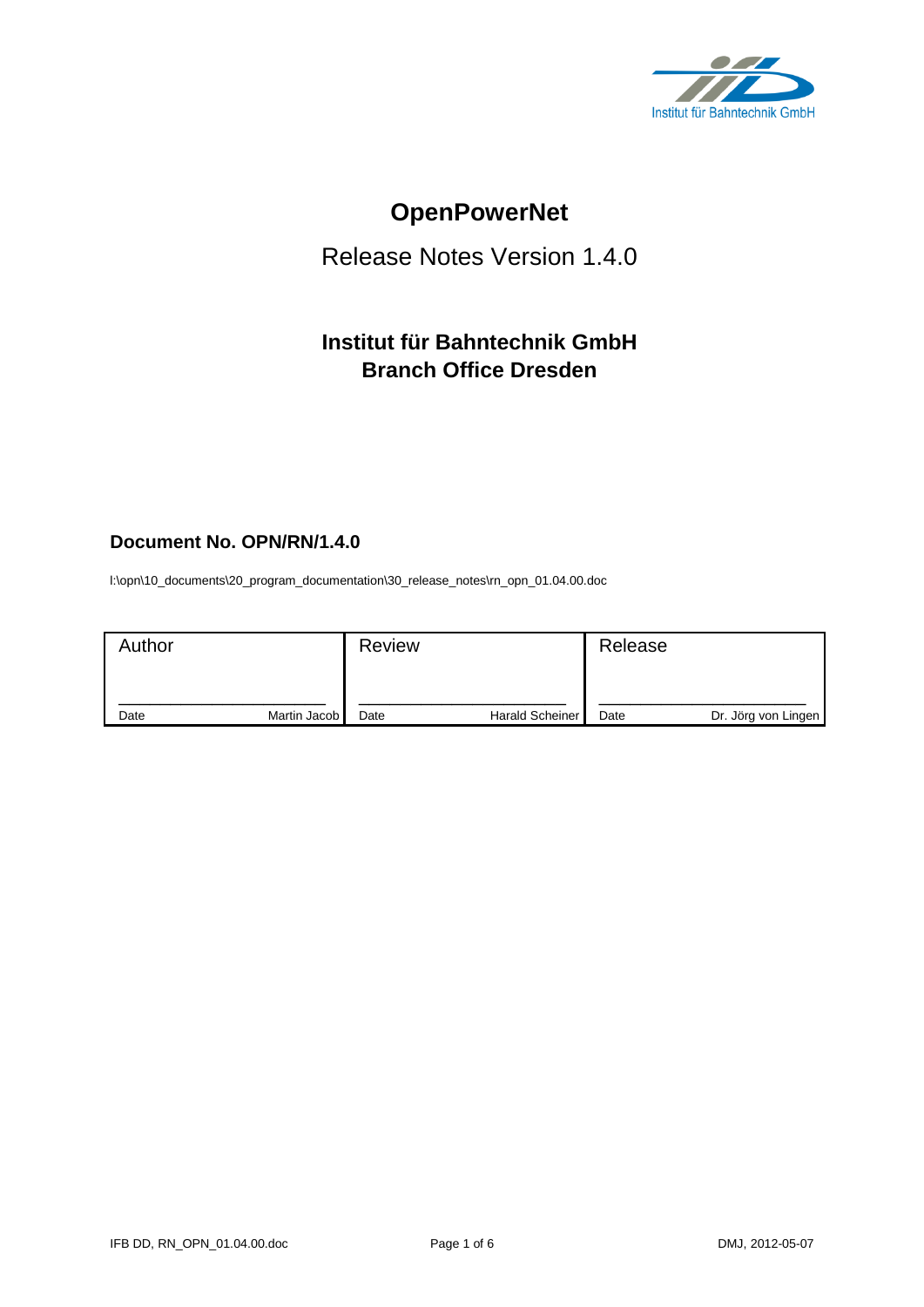#### **1 Introduction**

#### **1.1 Overview**

The purpose of this document is to describe the changes and the status of OpenPowerNet version 1.4.0. The document contains:

- List of delivered files on DVD,
- Description of the main functionality,
- Any restrictions known,
- List of corresponding documentation and
- Known issues.

#### **1.2 Configuration**

See document Installation Instruction version 1.4.0 for required third-party software versions.

#### **1.3 Acronyms and abbreviations**

The following abbreviations are used within this document.

| <b>Abbreviation</b> | <b>Description</b>                |
|---------------------|-----------------------------------|
| 2AC                 | 2 Phase AC                        |
| <b>AC</b>           | <b>Alternating Current</b>        |
| <b>ATM</b>          | <b>Advance Train Module</b>       |
| <b>DC</b>           | <b>Direct Current</b>             |
| <b>DVD</b>          | <b>Digital Versatile Disk</b>     |
| <b>GUI</b>          | <b>Graphical User Interface</b>   |
| <b>ODBC</b>         | <b>Open Database Connectivity</b> |
| <b>PSC</b>          | <b>Power Supply Calculation</b>   |

#### **2 List of files on DVD delivery**

```
OPN InstallationInstruction 1.4.0.pdf
OPN ReleaseNotes 1.4.0.pdf
OPN_UserManual_1.4.0.pdf
OpenPowerNet\my.ini
OpenPowerNet\createUser.bat
OpenPowerNet\OpenPowerNet-1.4.0.zip
OpenTrack\OpenTrack.V_1.6.6.2012-03-29.zip
ThirdPartyPrograms\ required by OpenPowerNet, see Installation Instructions
update\ empty
```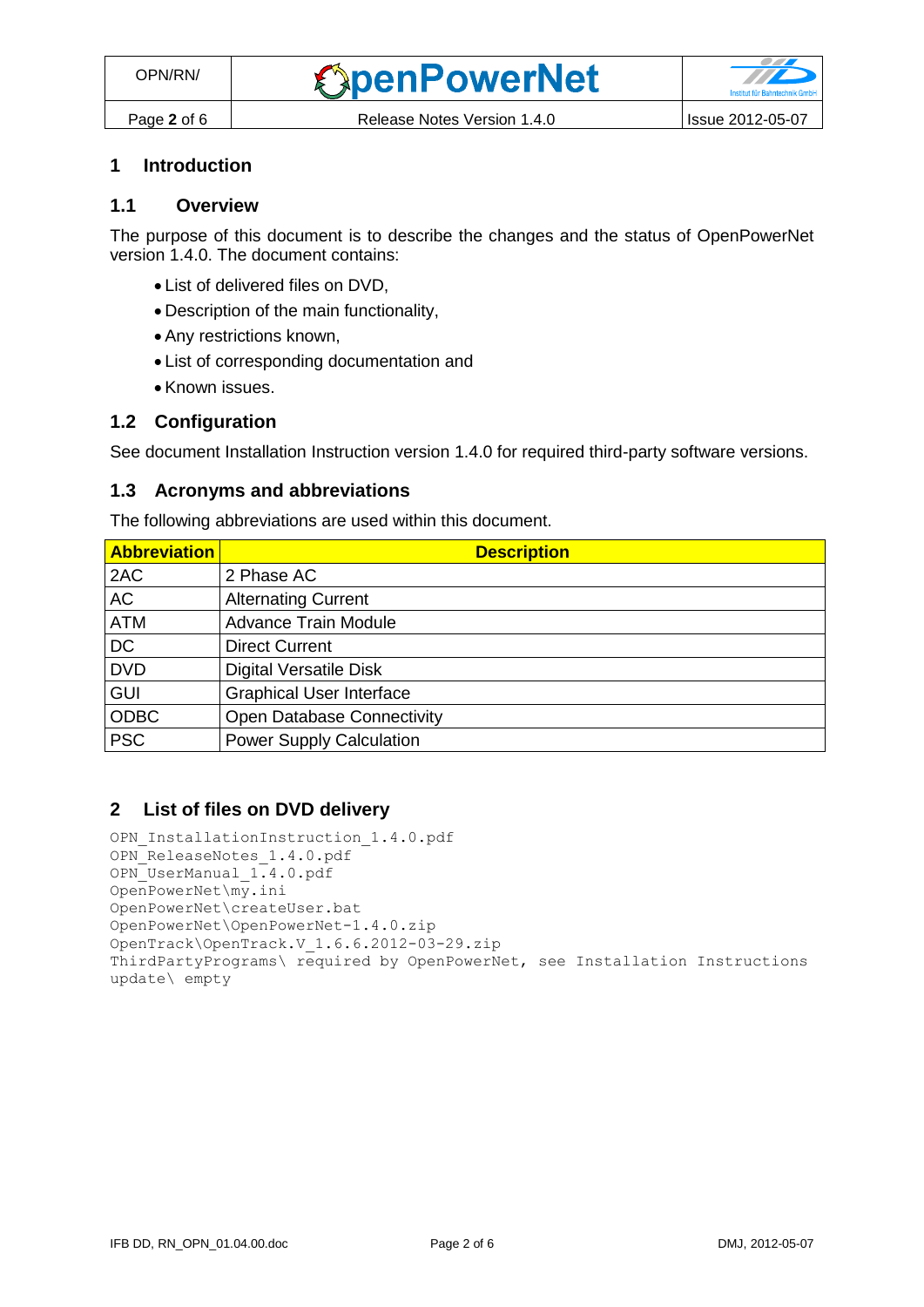

### **3 Main functionality**

OpenPowerNet version 1.4.0 has the following main functionality:

- Calculation of AC, 2AC and DC power supply system,
- Calculation of magnetic coupling of conductors is done internally,
- Calculation of tractive effort used by OpenTrack and analysis,
- Calculation of braking effort for analysis,
- Evaluation of tractive and braking current limitation,
- Calculation of electrical engines with single or multiple propulsion systems,
- Division of power consumption for multiple Train Operating Companies,
- Evaluation of station energy storage for stabilisation of line voltage and energy saving,
- Evaluation of engine energy storage,
- Consideration of coasting behaviour of the courses,
- Calculation of short circuit currents,
- Quick evaluation of network structure using constant current engine model,
- Visualisation of results using analysis of data with prepared Excel-Files and
- Visualisation of results using the automated analysis of the Analysis Tool.

The latest changes since version 1.3.2 are as follows:

- **General:**
	- Remove attribute "recordComputation2DB" from root element of the Project-File.
	- Rename wrong spelled attribute of vehicle energy storage "tracktionRatio" to "tractionRatio".
	- Improve performance to speed up the simulation.
	- New booster transformer model.
	- New model voltage limiting device (VLD).
	- New feature to merge multiple separate defined networks into one network for simulation. This enables the user to simulate only the part of the electrical network he want to evaluate out of one network configuration containing the network wide electrical infrastructure.
	- New simulation time windows per network to specify the usage of a network during the simulation run. Multiple simulation time windows may be defined.
	- New simulation status notification via email.
	- Change schema version check from exception to error message. In this way the simulation will run also if no access to schema files.
	- Optimise dump upload and import for localhost operations. Now database read the files instead of transferring them via TCP/IP.
	- Multiple bugs fixed in this version.
- **Excel Analysis:**
	- Added the following Excel-Files to analysis menu:
		- TrainGraphVoltage.xlsx,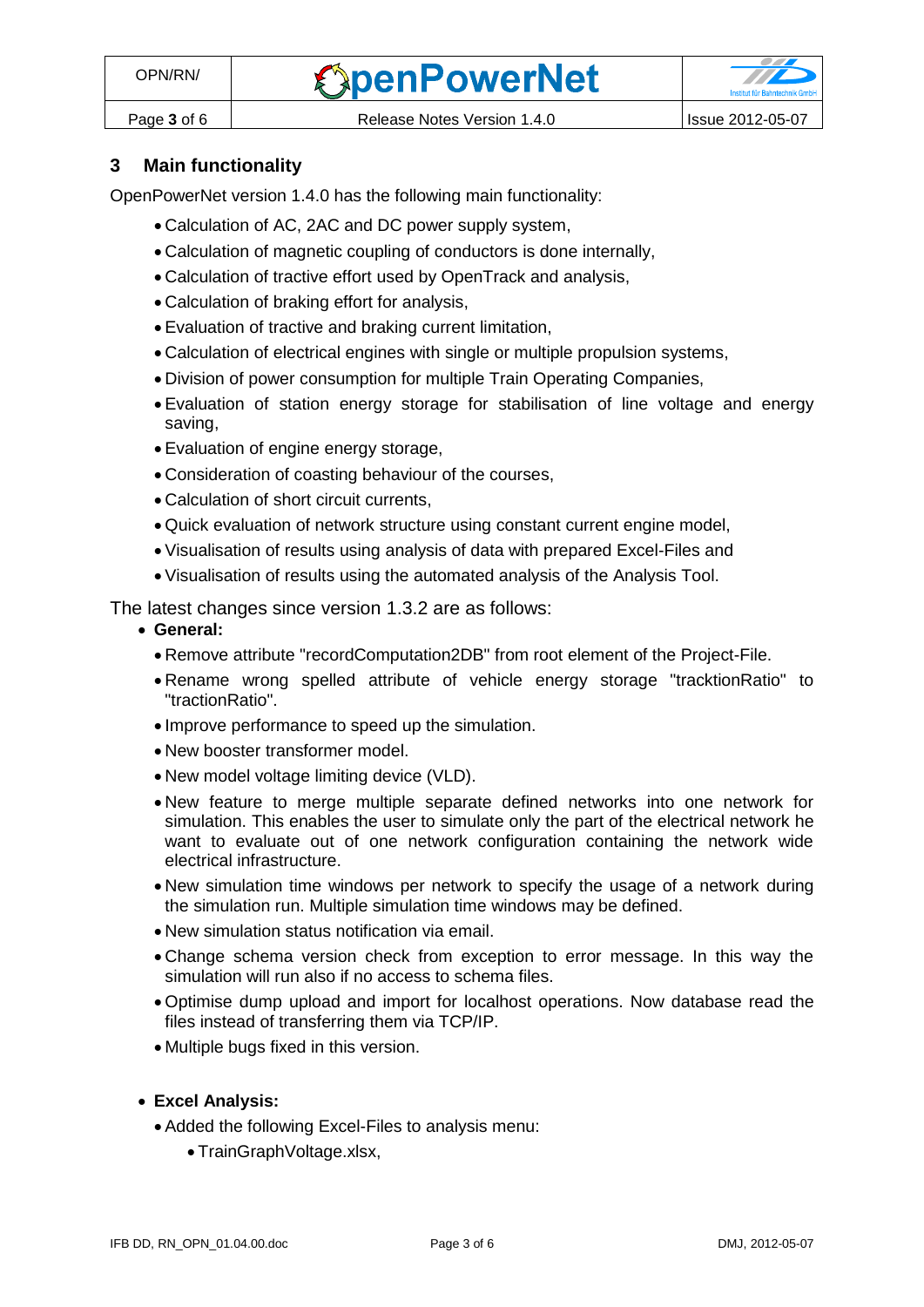- TrainGraphCurrent.xlsx,
- TrainGraphEffort.xlsx,
- TrainGraphApparentPower.xlsx,
- VLD.xlsx

#### **Analysis Tool:**

- Show time scope in chart and sheet titles.
- Charts for line: Added column which contains unmapped position of the pantograph that causes the extreme voltage to data table.
- Significant performance improvements, especially in energy calculation.
- Create charts for voltage between conductors. Currently the position of the previous slice is used. Output is created for Rail-Earth and ContactWire-Rail.
- Charts for line: Added function "mean" (average absolute values).
- **GUI:**
	- Update to Eclipse framework 3.6.
	- Display splash screen.
	- Use perspectives "OPN", and "PSC Viewer" to improve handling.
	- Add default update locations.
	- Clear console after x lines instead of x simulation time steps. This was problematic in case of many messages within one time step.
- **ATM:**
	- Add current limitation versus voltage and speed, I=f(U,v).
- **PSC**
	- Add messages in case the allowed angle respective ATM-PSC iteration exceeds 90% of allowed iterations to give feedback of what is going on.
	- Reduce displayed messages during simulation run.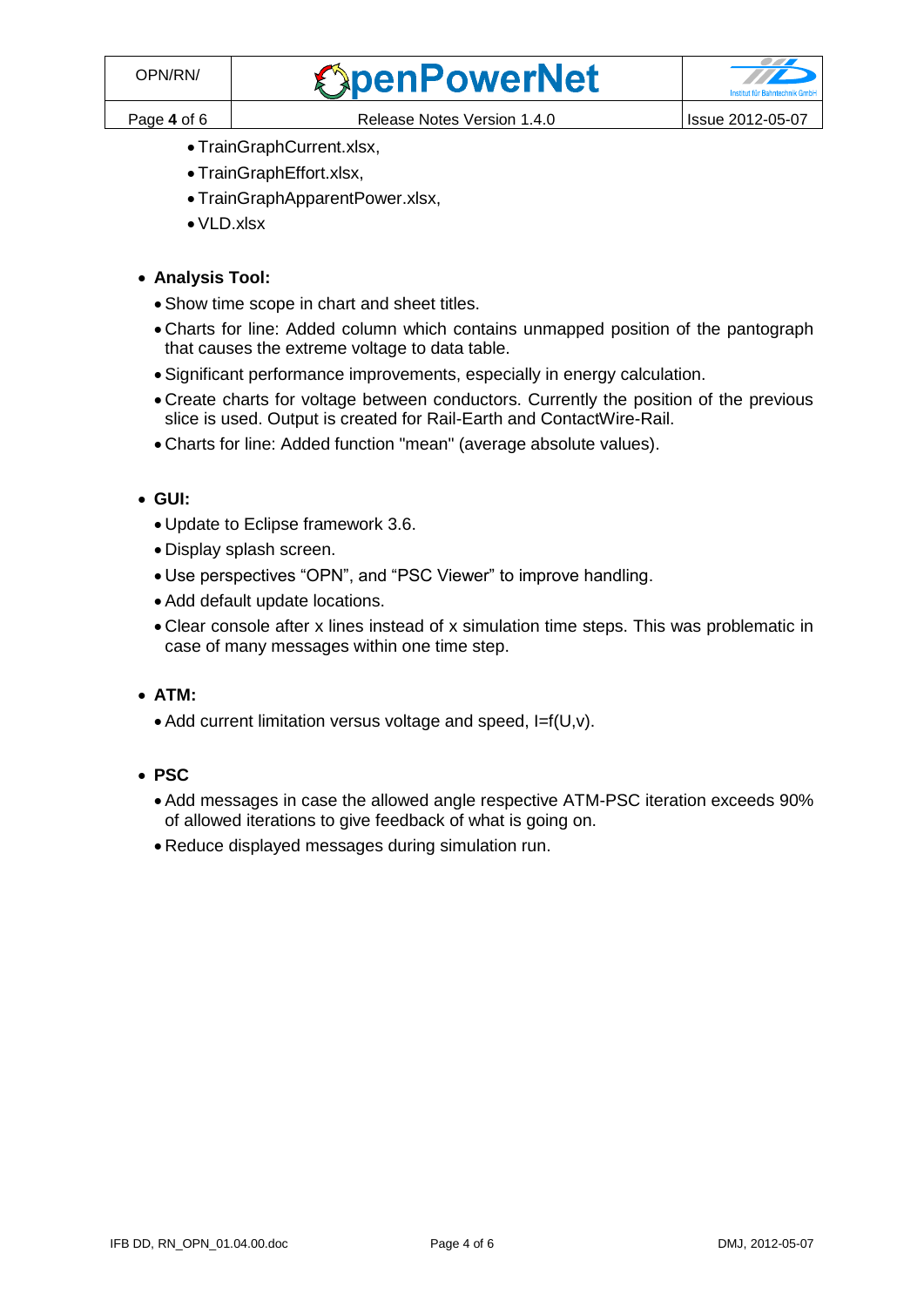#### **4 Known restrictions**

OpenPowerNet is tested with OpenTrack version 1.6.6 (2012-03-29) and should only be used with this version.

OpenPowerNet is a single user application. It is not tested to use the same database for multiple users at the same time.

The Engine-File uses the RailML rollingstock schema version 1.03 with OpenPowerNet specific extensions and is therefore not 100% compatible with the mentioned version 1.03.

#### **5 Version of corresponding documentation**

The following table lists the version of the documents related to OpenPowerNet 1.4.0.

| <b>Document</b>          | <b>Version</b> |
|--------------------------|----------------|
| Installation Instruction | 1.4.0          |
| User Manual              | 1.4.0          |